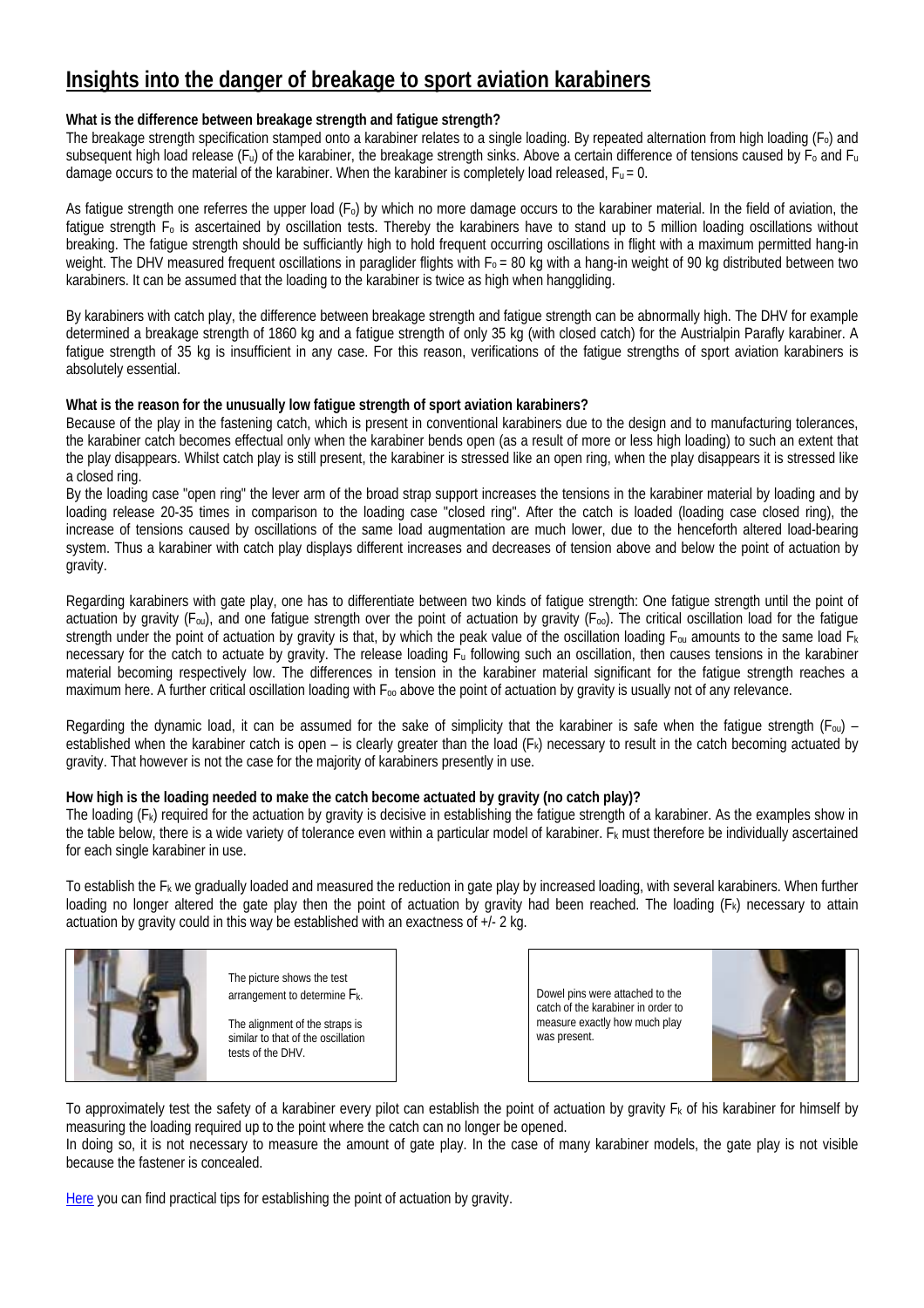For example the following values were ascertained (also see [test report](http://www.finsterwalder-charly.de/downloads/karabiner_pruefbericht_sincotec.pdf) of the Sincotec test engineering GmbH):

| 1                                                                                                   | $\overline{2}$                | 3                                        | 4                                            | 5                                                             | 6                                                                                  | $\overline{1}$                                                                        | 8                                   |
|-----------------------------------------------------------------------------------------------------|-------------------------------|------------------------------------------|----------------------------------------------|---------------------------------------------------------------|------------------------------------------------------------------------------------|---------------------------------------------------------------------------------------|-------------------------------------|
| Model                                                                                               | Batch-<br>identification      | Catch play<br>of the tested<br>karabiner | Measured<br>actuation by<br>gravity $F_k$ at | Permanent<br>deformation $F_{vo}$<br>catch open<br>by approx. | Preliminary<br>tested fatique<br>strength F <sub>ou</sub><br>catch open<br>approx. | Necessary<br>actuation by<br>gravity $F_{k \text{ erf}}$ by<br>$F_{\text{out}}$ : 1.2 | Fatigue<br>strength<br>catch closed |
| <b>Austrialpin Parafly</b><br>Alu anodised (1)<br>Paraglider karabiner                              | $-0-0-0-0-4$                  | 2,52 mm                                  | 147 kg                                       | 225 kg                                                        | 25 kg *                                                                            | 21 kg                                                                                 | not given                           |
| <b>Austrialpin Parafly</b><br>Alu anodised (2)<br>Paraglider Karbiner                               | $-0.0005$                     | $0.64$ mm                                | 39 kg                                        | 225 kg                                                        | 25 kg *                                                                            | 21 kg                                                                                 | not given                           |
| <b>Austrialpin Parafly</b><br>Alu anodised (3)<br>Paraglider karabiner                              | $-0 - 0005$                   | $0,30$ mm                                | 15,5 kg                                      | 225 kg                                                        | 25 kg *                                                                            | 21 kg                                                                                 | given                               |
| <b>Austrialpin Powerfly</b><br>Inox steel (1)<br>Paraglider karabiner                               | $0 - 0 - 0 - 0 - 0$<br>000001 | $0.65$ mm                                | 65,1 kg                                      | 250 kg                                                        | 60 kg ***                                                                          | 50 kg                                                                                 | not given                           |
| <b>Austrialpin Powerfly</b><br>Inox steel (2)<br>Paraglider karabiner                               | $0 - 0 - 0 - 0 - 0$<br>000001 | $0.38$ mm                                | 39 kg                                        | 250 kg                                                        | 60 kg ***                                                                          | 50 kg                                                                                 | given                               |
| Supair Twistlock Alu<br>Paraglider karabiner (1)                                                    | not present                   | 0,94 mm                                  | 58 kg                                        | 380 kg                                                        | 90 kg ***                                                                          | 75 kg                                                                                 | given                               |
| Supair Twistlock Alu<br>Paraglider karabiner (2)                                                    | CO <sub>4</sub>               | 1,45 mm                                  | 85,5 kg                                      | 380 kg                                                        | 90 kg ***                                                                          | 75 kg                                                                                 | not given                           |
| <b>Supair Twistlock Steel</b><br>Paraglider karabiner                                               | 001                           | $1,13$ mm                                | 86 kg                                        | 350 kg                                                        | 45 kg ***                                                                          | 37,5 kg                                                                               | not given                           |
| Camp Twistlock Alu<br>Paraglider karabiner<br><b>KN 20</b>                                          | not present                   | $1.31$ mm                                | 77 kg                                        | 440 kg                                                        | 50 kg ***                                                                          | 41 kg                                                                                 | not given                           |
| Austrialpin 3200 Delta<br>Rectangular steel<br>karabiner<br>$12 \text{ mm}$<br>Hangglider karabiner | .                             | $1,15$ mm                                | 214 kg                                       | 300 kg                                                        | 160 kg ***                                                                         | 133 kg                                                                                | not given                           |
| Stubai Super 5000<br>D-shape for ropes                                                              | CE0408                        | $0.37$ mm                                | 164 kg                                       | 1750 kg                                                       | 245 kg **                                                                          | 204 kg                                                                                | given                               |

ascertained by the DHV in oscillation tests with 5 million load alternations calcualated from E<sub>vo</sub>

Ascertained by an accredited test institute (ordered by Finsterwalder)

Apart from ascertaining the point of actuation by gravity  $(F_k)$  we used the same test arrangement to measure the loading  $(F_w)$  necessary to cause a permanent deformation of the karabiner to the extent that the fastening was no longer functional.

As one can assume a linear interrelationship between the fatigue strength established in oscillation tests and the beginning of permanent deformation of a karabiner (which shows that the flow limit is clearly exceeded), one can roughly estimate the probable fatigue strength from Fvo.

On this basis, and including a safety reserve of 20 % one is able to specify the load by which actuation by gravity in the catch must be present for the karabiners in the table.

If the point of actuation by gravity  $(F_k)$  established in the tests is smaller or of the same size  $F_k$  erf (compare the columns 4 and 7 in the table), then the karabiner has sufficient fatigue strength.

Of the karabiners that were tested, only 2 out of 11 fulfilled this criteria (see table).

Following on for the paragraph "operation loads" (see below), due to its high carrying capacity with an open catch it can be calculated, that the Stubai Super 5000 is fatigue resistant for a hang-in weight of up to 115 kg for the loads frequently occurring during flight, **irrespective of the amount of gate play**.

#### **Why are relatively few cases of fatigue breakage known about in sport aviation?**

As has already been worked out in detail, the actuation by gravity by high loading prevents a strong excessive strain of the karabiner material. By less excessive strain through oscillating loads during usage, an oscillation breakage is not certain to occur, but the possibility exists.

The ICE trains in Germany travelled on wheels that were not fatigue endurable for years before a wheel rim broke near Eschede causing a catastrophe. The broken wheel rim had not even been in use for an especially long period of time.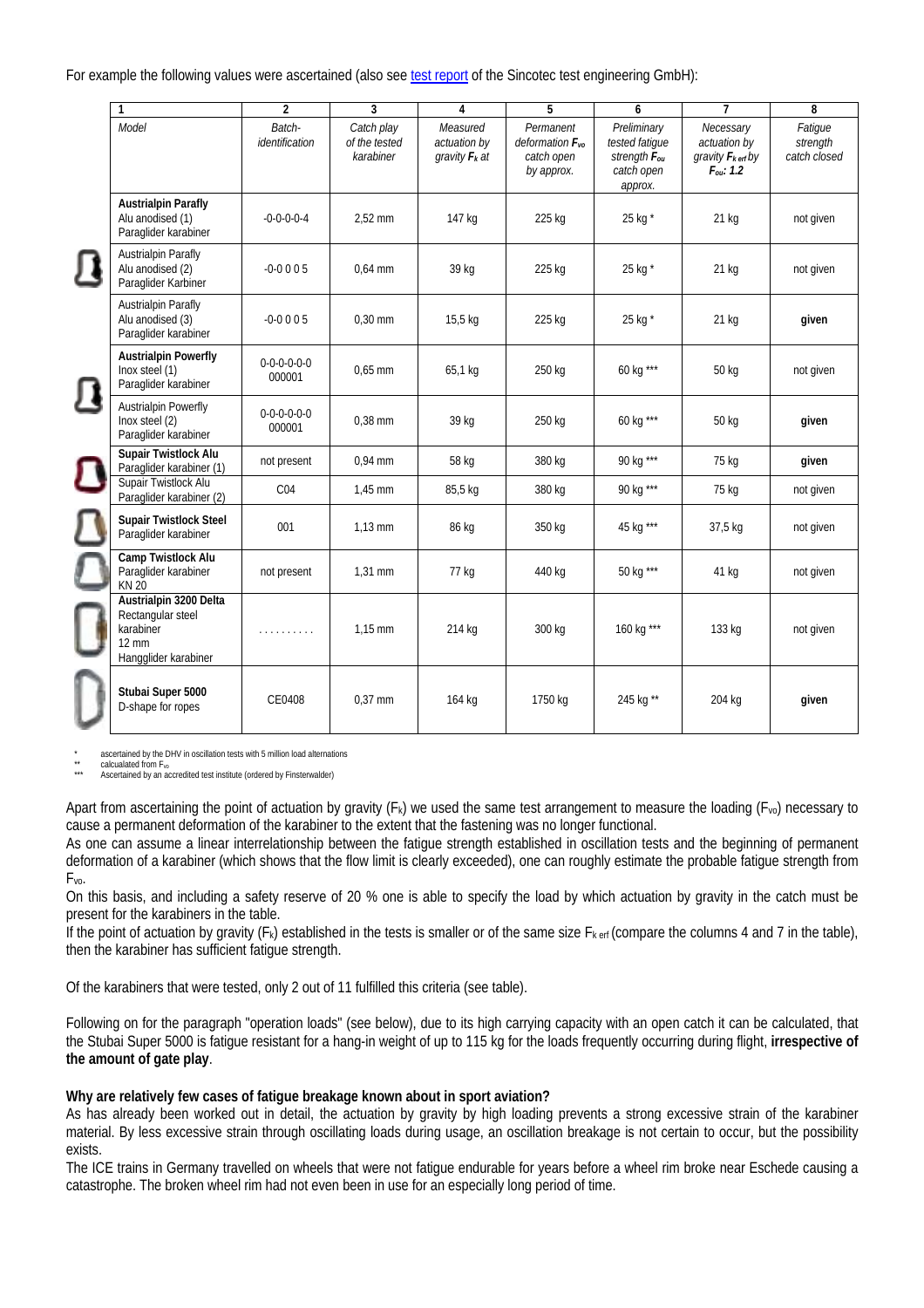It can also be assumed that not all cases of oscillation breakage have made the news, as personal injury has not yet occurred. For the most part, the karabiners broke during launch. The reason for this is that the oscillation loading in flight leads first to a crack in the karabiner. Due to this crack, the catch becomes actuated by gravity and the fluctuations in tension in the karabiner material are reduced to such an extent that the karabiner usually does not fracture completely. However, the loading capacity of a cracked karabiner with closed fastener is more or less a matter of chance. In case that a crack appears, an adequate carrying capacity has to be count for lost. In any case, the failure of a partially broken karabiner as a result of metal fatigue cannot however be described as an overload breakage.

### **Are limitations to the service life a solution by insufficient fatigue strength?**

Exceeding the fatigue strength by frequent occurring oscillation loads during flight, is not acceptable. Breakage (even when fairly improbable) can occur after a relatively low number of oscillations without prior warning. Hence a formula does not exist for the limitation of the service life when the fatigue strength is exceeded. Quite the opposite: In all technical fields a safety reserve is planned. These reserves are necessary in order to make allowance for fluctuations in the strength of the material and the product. In civil engineering a safety margin of 2.5 times for fatigue strength is demanded wherever loss of life is threatened by the failure of a building component. By the fatigue tests for aircraft construction, a safety reserve of 1.75 is required for load-bearing construction elements.

In fact there are no regulations for karabiners used in the field of aviation sports, however the regulations from similar technical fields must be adopted analogously. The service life limitation of 500 hours of flight for the Austialpin and Supair aluminium karabiners, and of 1500 hours of flight for the Austialpin steel karabiner can certainly not be deduced from the oscillation load tests and from the amount and frequency of the loading in flight established by the DHV. The fatigue strength is critically dependant on the point of actuation by gravity, which has not been defined for the karabiners until now. By oscillation tests made by the DHV, a Parafly was subjected to a loading of F<sub>ou</sub> 70 kg. It broke after only 33400 load alternations. By Parafly karabiners we established points of actuation by gravity F<sub>k</sub> of up to 147 kg! As the latent danger of breakage cannot be limited, limitations of the service life due to inadequate fatigue strength are not acceptable. An airsport karabiner which is not fatigue endurable is not airworthy.

#### **When do limitations to the service life make sense ?**

The service life is limited if the airworthiness can no longer be guaranteed after a certain period of use, due to wear and tear, the danger of corrosion etc. Insufficient fatigue strength is not wear and tear however, but rather an avoidable danger that exists as of the first usage. By insufficient fatigue strength, every oscillation over a certain level occurring during normal flight, can result in damage to the karabiner material. This deterioration can add up and lead to breakage within a short time.

Even when the service life is limited for reasons other than insufficient fatigue strength, the service life specified in operation hours only makes sense when operating-hour counters are present or the maintenance of a flight log book is mandatory. As this does not apply to the field of sport aviation, the service life for a karabiner must be stipulated in a time span beginning from the date of purchase, rather than in hours of flight. Regarding product liability, the specification of a service life in hours is irrelevant in the event of damage, as according to the current legal position, the harness manufacturer is liable if the hours of usage of the karabiner cannot be proven.

#### **Does the problem of material fatigue affect other construction elements used in sport aviation?**

Generally speaking, extra tests for the fatigue strength of construction parts are unnecessary, since by the prescribed airworthiness tests, a multiple of the loading arising under normal flight conditions are tested. The frequently occurring operative loadings, under normal flight conditions are so low in comparison to the tested loading, that they are irrelevant for the fatigue strength. If the certification tests for the harnesses had been carried out with karabiners with open catches, then their insufficient strength would have been recognised immediately, and eliminated by altering the construction.

## **Which operating loads are of consequence for aviation sport karabiners?**

The measurements by the DHV with a hang-in weight of 90 kg on the paraglider show, that when launching, both karabiners are loaded from 0 up to approx. 70 kg. When thermaling, alternating loads of between 30 kg and 60 kg are typical. When turning, alternating loads between  $F_u = 25$  kg and  $F_o = 80$  kg arise frequently. The top values when spiralling lie between  $F_u = 20$  kg and  $F_o = 120$  kg. The load alternations occur within split seconds in some cases.

The measured values are dependant upon the weight of the pilot, and have to be converted for  $F_0$  to the maximum certifiable pilot weight, and for Fu to the minimum certifiable pilot weight. One must assume twice the value for hangglider karabiners. That means: The fatigue strength Fou of a karabiner with an open catch must be higher than its point of actuation by gravity of the catch by a safety factor of at least 1.2 **and** the fatigue strength Foo of the karabiner when actuated by gravity must be higher than the frequent operating load multiplied by a safety factor of 1.2.

Calculated in each case with a hang-in weight 120 kg this results in a required fatigue strength  $F_{oo}$  erf for paraglider karabiners that are actuated by gravity of 1.33 x (F<sub>o</sub>) 80 x 1.2 = 128 kg. For hangglider karabiners that are actuated by gravity, a fatigue strength F<sub>oo erf</sub> of 256 kg would be required, based upon the frequent loadings occurring when turning.

#### **Are lighter pilots less endangered than heavy pilots?**

Assuming that the fastening catch of an Austialpin Parafly paragliding karabiner becomes actuated by gravity by a loading of 50 kg and the fatigue strength of the karabiner with open catch amounts to 25 Kg.

Pilots with respective hang-in weights of 60 kg and 120 kg are flying. In accordance with the frequent operating loads when turning in flight, established by the DHV, the karabiners of the respective pilots with 60 kg and 120 kg experience peak values of 16.6 kg and 33.3 kg by loading release, and peak values of 53.3 kg and 106.7 kg by loading.

The dynamic loading of the karabiners can then be demonstrated as follows: